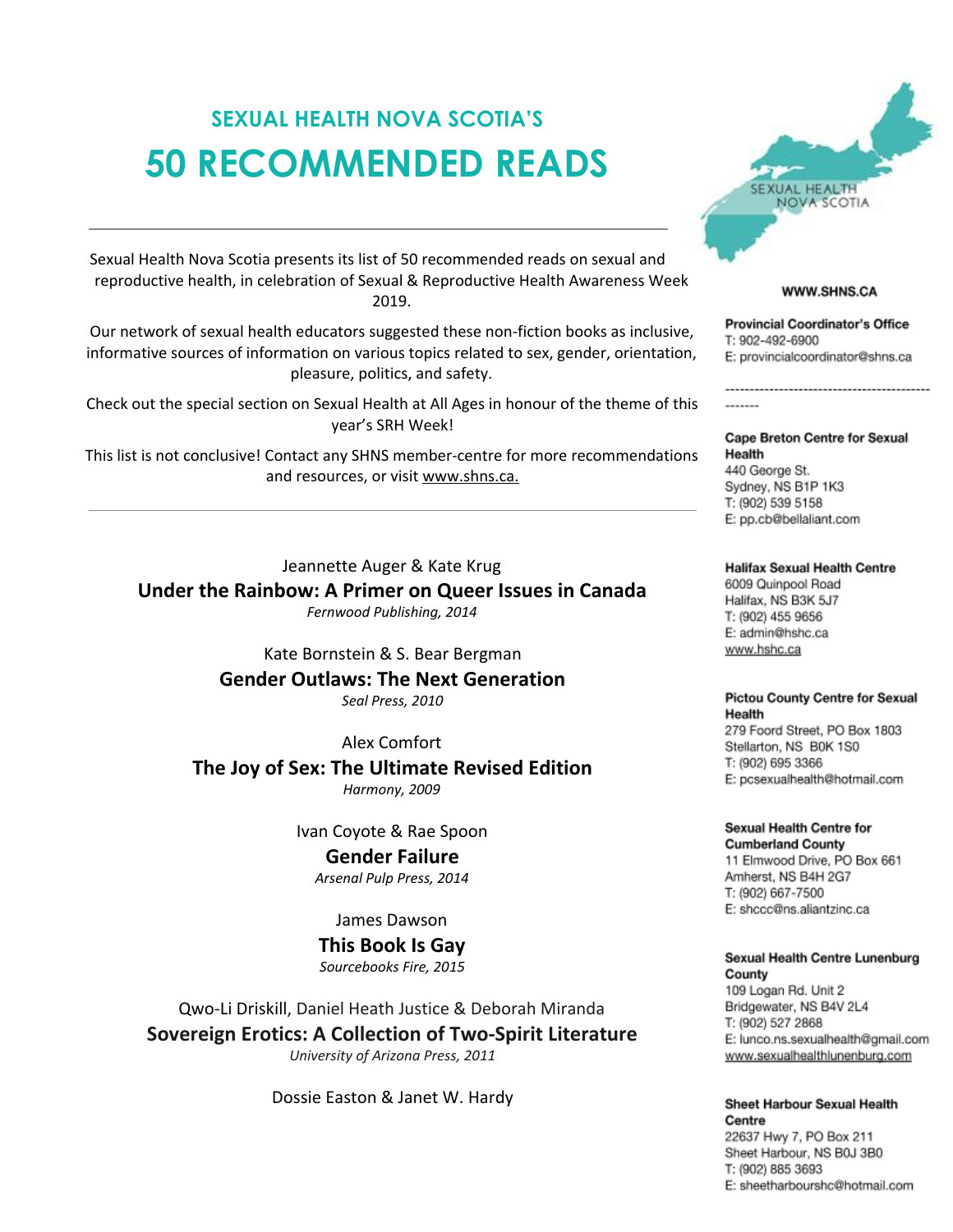# **The Ethical Slut: A Practical Guide to Polyamory, Open**

**Relationships & Other Adventures 3rd Edition**

*Potter, 2017*

Laura Erickson-Schroth

**Trans Bodies, Trans Selves: A Resource for the Transgender Community** *Oxford University Press, 2014*

Jaclyn Friedman & Jessica Valenti

**Yes Means Yes!: Visions of Female Sexual Power and A World**

**Without Rape**

*Seal Press, 2008*

Roxane Gay

**Bad Feminist: Essays** *Harper Perennial, 2014*

Kate Harding

**Asking for It: The Alarming Rise of Rape Culture--and What We Can Do About It**

*De Capo Lifelong Books, 2015*

Mel Reiff Hill, Jay Mays & Robin Mack

**the GENDER book** *Marshall House Press, 2013*

Lindsay King-Miller

**Ask a Queer Chick: A Guide to Sex, Love, and Life for Girls Who Dig**

**Girls**

*Plume, 2016*

Audre Lorde **Sister Outsider: Essays and Speeches** *Crossing Press, 2007*

Morgan Mann Willis **Outside the XY: Black and Brown Queer Masculinity** *Riverdale Avenue Books, 2016*

Cindy M. Meston & David M. Buss

**Why Women Have Sex: Women Reveal the Truth About Their Sex Lives, from Adventure to Revenge (and Everything in Between)** *St. Martin's Griffin, 2010*

Robin Metcalfe



### **WWW.SHNS.CA**

**Provincial Coordinator's Office** T: 902-492-6900 E: provincialcoordinator@shns.ca

Cape Breton Centre for Sexual Health 440 George St. Sydney, NS B1P 1K3 T: (902) 539 5158 E: pp.cb@bellaliant.com

**Halifax Sexual Health Centre** 6009 Quinpool Road Halifax, NS B3K 5J7 T: (902) 455 9656 E: admin@hshc.ca www.hshc.ca

**Pictou County Centre for Sexual** Health 279 Foord Street, PO Box 1803 Stellarton, NS B0K 1S0 T: (902) 695 3366 E: pcsexualhealth@hotmail.com

Sexual Health Centre for **Cumberland County** 11 Elmwood Drive, PO Box 661 Amherst, NS B4H 2G7 T: (902) 667-7500 E: shccc@ns.aliantzinc.ca

Sexual Health Centre Lunenburg County 109 Logan Rd. Unit 2 Bridgewater, NS B4V 2L4

T: (902) 527 2868 E: lunco.ns.sexualhealth@gmail.com www.sexualhealthlunenburg.com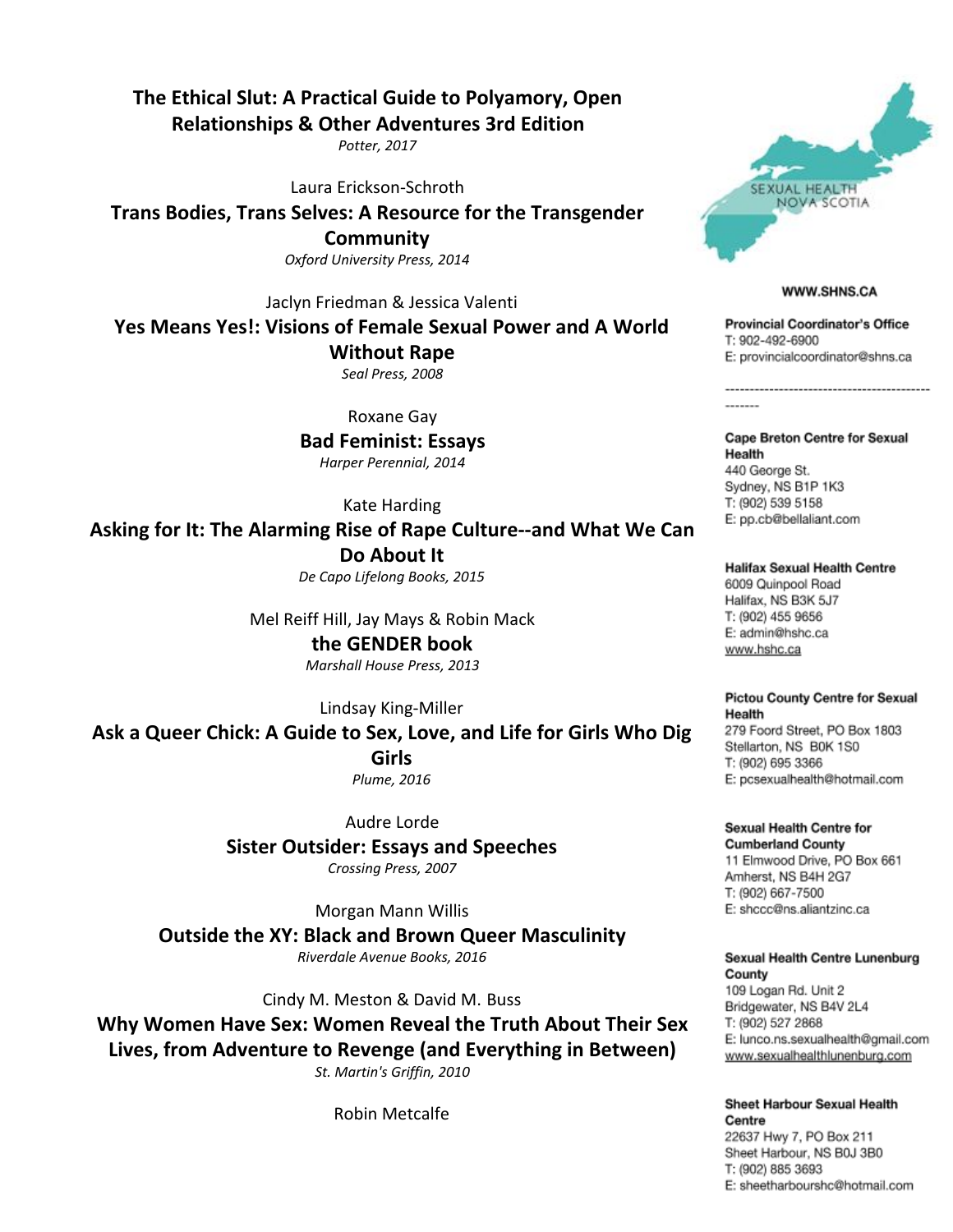**OUT: Queer Looking Queer Acting Revisited**

*Khyber Centre for the Arts, 2014*

Janet Mock

**Redefining Realness: My Path to Womanhood, Identity, Love &**

**So Much More**

*Atria Books, 2014*

Allison Moon & kd diamond

**Girl Sex 101** *Lunatic Ink, 2015*

Jack Morin

**Anal Pleasure and Health** *Down There Press, 2008*

Emily Nagoski

**Come as You Are: The Surprising New Science that Will Transform Your Sex Life**

*Simon & Schuster, 2015*

Scott Neigh

**Gender and Sexuality: Canadian History Through the Stories of Activists** *Fernwood Publishing, 2012*

Sonya Renee Taylor

**The Body is Not an Apology: The Power of Radical Self-Love** *Berrett-Koehler Publishers, 2018*

Mary Roach

**Bonk: The Curious Coupling of Science and Sex** *W.W. Norton & Company, 2009*

Christopher Ryan

**Sex at Dawn: The Prehistoric Origins of Modern Sexuality** *Harper, 2010*

Randy Shilts

**And the Band Played On: Politics, People, and the AIDS Epidemic** *St. Martin's Griffin, 2007*

Cory Silverberg, Fran Odette & Miriam Kaufman **The Ultimate Guide to Sex and Disability: For All of Us Who Live with Disabilities, Chronic Pain and Illness**

*Cleis Press, 2007*



#### **WWW.SHNS.CA**

**Provincial Coordinator's Office** T: 902-492-6900 E: provincialcoordinator@shns.ca

Cape Breton Centre for Sexual Health 440 George St. Sydney, NS B1P 1K3 T: (902) 539 5158 E: pp.cb@bellaliant.com

**Halifax Sexual Health Centre** 6009 Quinpool Road Halifax, NS B3K 5J7 T: (902) 455 9656 E: admin@hshc.ca www.hshc.ca

**Pictou County Centre for Sexual** Health 279 Foord Street, PO Box 1803 Stellarton, NS B0K 1S0

T: (902) 695 3366 E: pcsexualhealth@hotmail.com

Sexual Health Centre for **Cumberland County** 11 Elmwood Drive, PO Box 661 Amherst, NS B4H 2G7 T: (902) 667-7500 E: shccc@ns.aliantzinc.ca

Sexual Health Centre Lunenburg County

109 Logan Rd. Unit 2 Bridgewater, NS B4V 2L4 T: (902) 527 2868 E: lunco.ns.sexualhealth@gmail.com www.sexualhealthlunenburg.com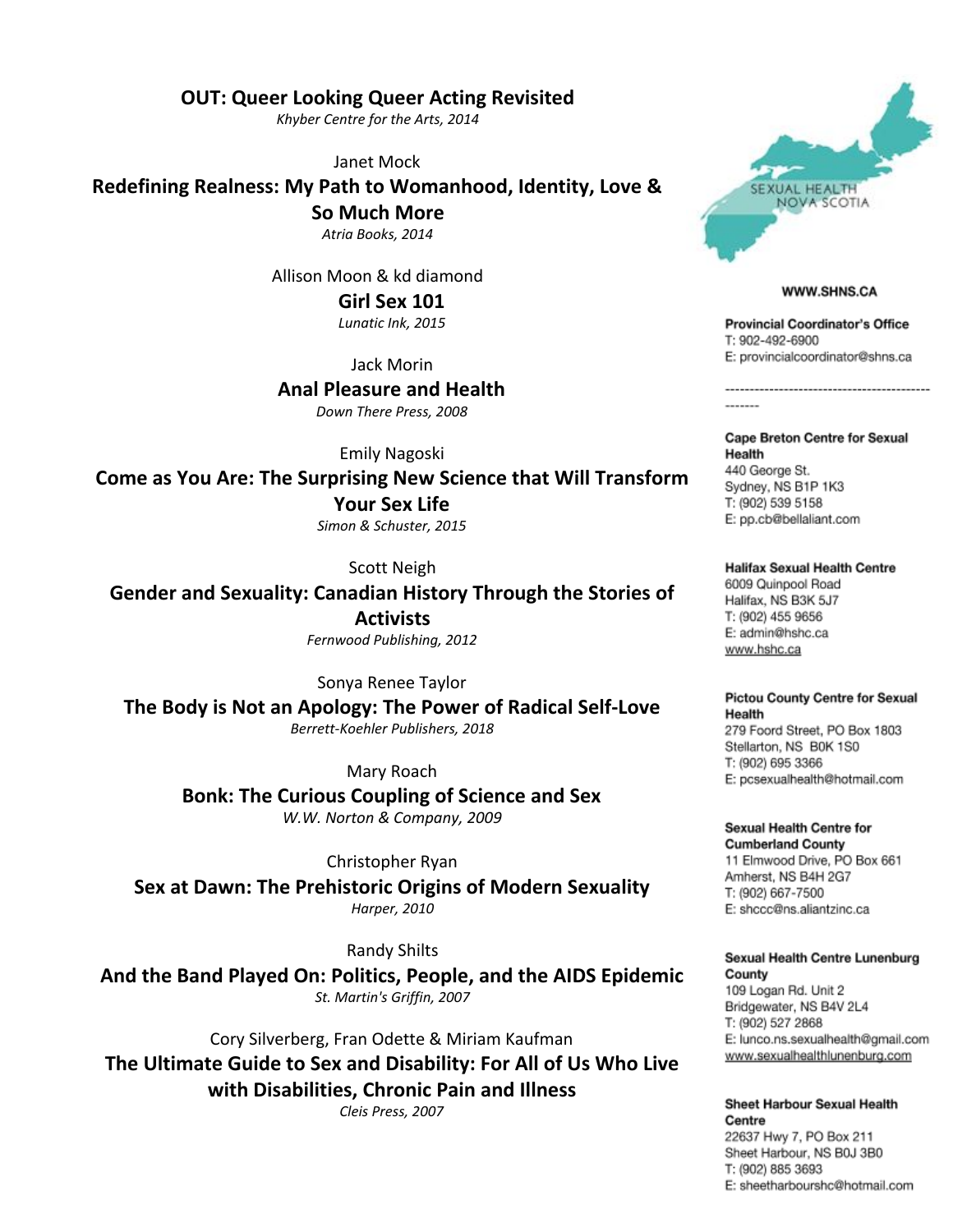Shannon Stettner **Without Apology: Writings on Abortion in Canada** *AU Press, 2016*

Tristan Taormino

**Opening Up: A Guide to Creating & Sustaining Open Relationships**

*Cleis Press, 2008*

Tristan Taormino

**The Ultimate Guide to Kink: BDSM, Role Play and the Erotic Edge** *Cleis Press, 2012*

Tristan Taormino, Constance Penley & Celine Perrenas Shimizu

**The Feminist Porn Book: The Politics of Producing Pleasure** *The Feminist Press at CUNY, 2013*

Kaleigh Trace

**Hot, Wet and Shaking: How I Learned to Talk About Sex** *Invisible Publishing, 2014*

Jessica Valenti

**Sex Object** *HarperCollins, 2016*

Franklin Veaux & Eve Rickert **More than Two: A Practical Guide to Ethical Polyamory** *Thorntree Press, 2014*

> Lindy West **Shrill** *Hachette Books, 2016*

# **Sexual Health at All Ages!**

Loryn Brantz **Feminist Baby** *Disney, 2017*

Armin A. Brott & Jennifer Ash **The Expectant Father: The Ultimate Guide for Dads-to-Be** *Abbeville Press, 2015*

Heather Corinna

**S.E.X.: The All-You-Need-To-Know Sexuality Guide to Get You Through Your Teens and Twenties**



#### **WWW.SHNS.CA**

**Provincial Coordinator's Office** T: 902-492-6900 E: provincialcoordinator@shns.ca

Cape Breton Centre for Sexual Health 440 George St. Sydney, NS B1P 1K3 T: (902) 539 5158 E: pp.cb@bellaliant.com

**Halifax Sexual Health Centre** 6009 Quinpool Road Halifax, NS B3K 5J7 T: (902) 455 9656 E: admin@hshc.ca www.hshc.ca

**Pictou County Centre for Sexual** Health 279 Foord Street, PO Box 1803 Stellarton, NS B0K 1S0 T: (902) 695 3366

E: pcsexualhealth@hotmail.com

Sexual Health Centre for **Cumberland County** 11 Elmwood Drive, PO Box 661 Amherst, NS B4H 2G7 T: (902) 667-7500

E: shccc@ns.aliantzinc.ca

Sexual Health Centre Lunenburg County 109 Logan Rd. Unit 2

Bridgewater, NS B4V 2L4 T: (902) 527 2868 E: lunco.ns.sexualhealth@gmail.com www.sexualhealthlunenburg.com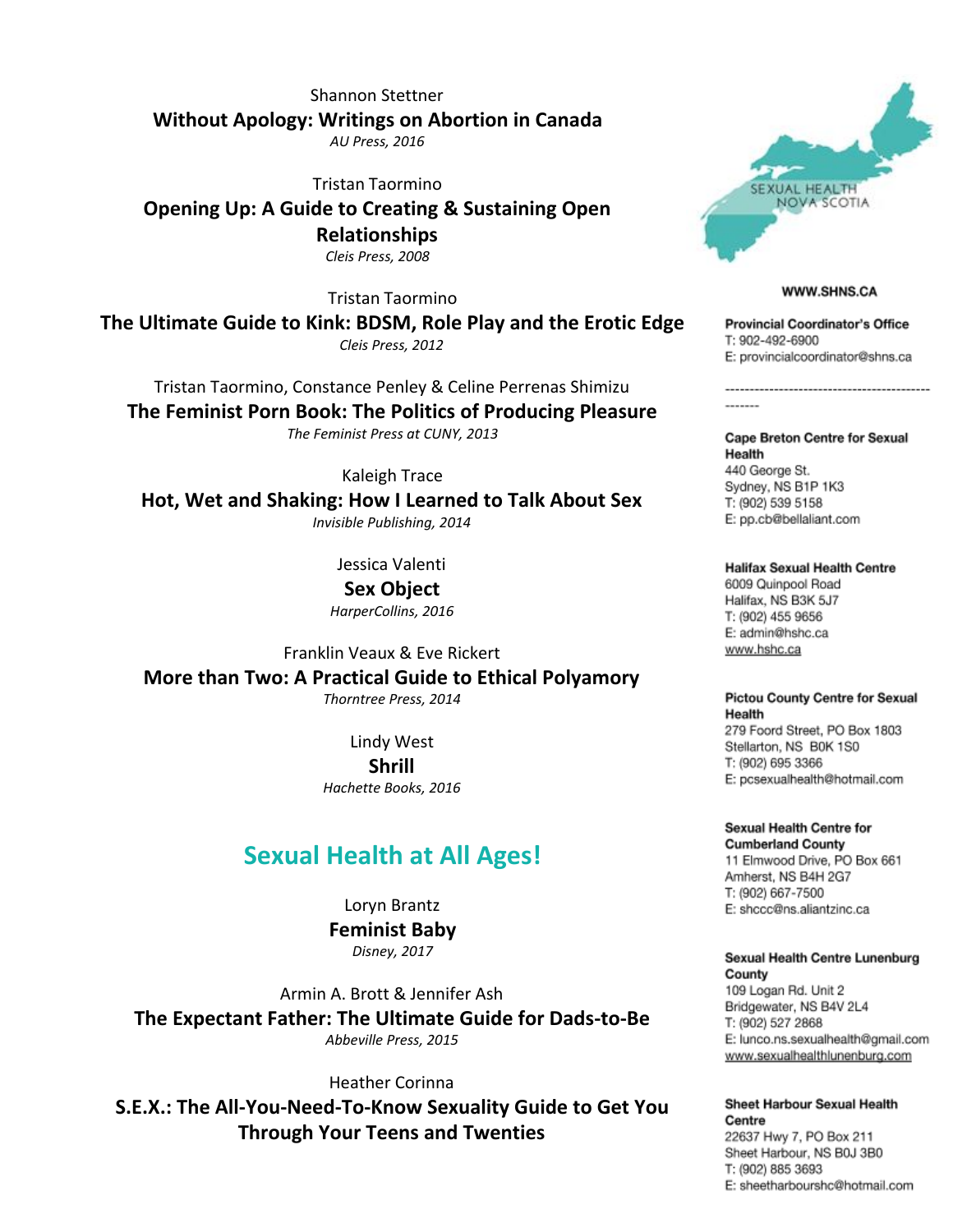*De Capo Lifelong Books, 2016*

Susan Goldberg & Chloe Brushwood Rose **And Baby Makes More: Known Donors, Queer Parents, and Our Unexpected Families**

*Insomniac Press, 2010*

Nikol Hasler **Sex: A Book for Teens** *Zest Books, 2010*

Jessica Herthel & Jazz Jennings **I Am Jazz**

*Dial Books, 2014*

Jazz Jennings **Being Jazz: My Life as a (Transgender) Teen** *Crown Books for Young Readers, 2016*

Susan Kuklin

**Beyond Magenta: Transgender Teens Speak Out** *Candlewick, 2015*

Danielle Owens-Reid & Kristin Russo

**This Is a Book for Parents of Gay Kids: A Question & Answer Guide**

**to Everyday Life** *Chronicle Books, 2014*

Joan Price **The Ultimate Guide to Sex After 50** Cleis Press, 2015

> Cory Silverberg & Fiona Smyth **What Makes a Baby**

*Triangle Square, 2013*

The Boston Women's Health Book Collective **Our Bodies, Ourselves: Menopause** *Touchstone, 2006*

the pregnancy experts at the Mayo Clinic **Mayo Clinic Guide to a Healthy Pregnancy: From Doctors Who Are Parents, Too!** *De Capo Lifelong Books, 2011*

Jessica Valenti



# **WWW.SHNS.CA**

**Provincial Coordinator's Office** T: 902-492-6900 E: provincialcoordinator@shns.ca

Cape Breton Centre for Sexual Health 440 George St. Sydney, NS B1P 1K3 T: (902) 539 5158 E: pp.cb@bellaliant.com

**Halifax Sexual Health Centre** 6009 Quinpool Road Halifax, NS B3K 5J7 T: (902) 455 9656 E: admin@hshc.ca www.hshc.ca

# **Pictou County Centre for Sexual** Health

279 Foord Street, PO Box 1803 Stellarton, NS B0K 1S0 T: (902) 695 3366 E: pcsexualhealth@hotmail.com

Sexual Health Centre for **Cumberland County** 11 Elmwood Drive, PO Box 661 Amherst, NS B4H 2G7 T: (902) 667-7500 E: shccc@ns.aliantzinc.ca

Sexual Health Centre Lunenburg County 109 Logan Rd. Unit 2 Bridgewater, NS B4V 2L4 T: (902) 527 2868 E: lunco.ns.sexualhealth@gmail.com

www.sexualhealthlunenburg.com